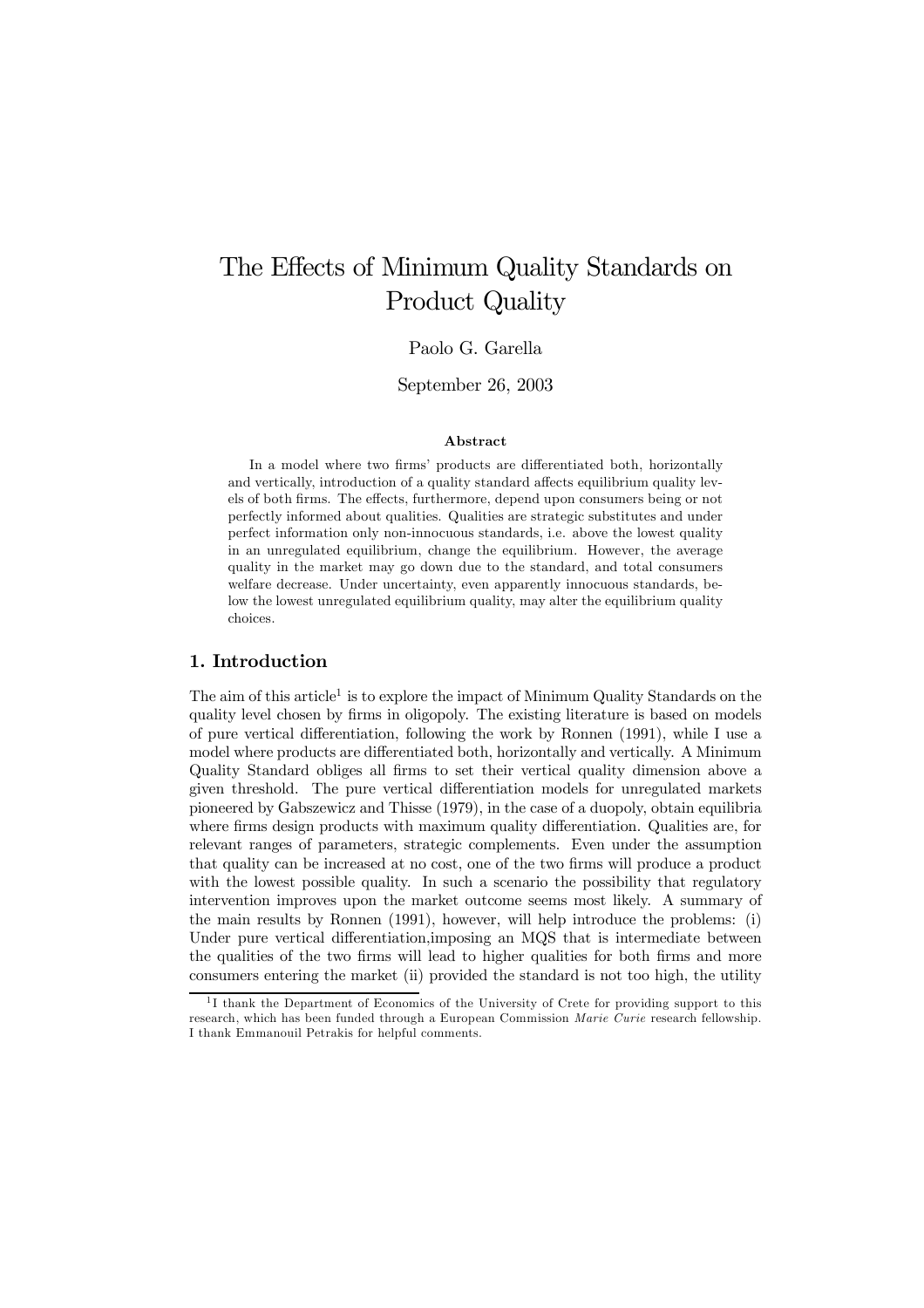of consumers is increased by the MQS, the high quality seller's profit is decreased and the low quality seller's profit is increased. (iii) Finally, only if the standard is not too high, total welfare is increased (Theorems 2 to 5 in Ronnen 1991). It is useful to stress how the welfare results indicate that excessive standards may lead to lower welfare, due to lower firms' profits, while  $all$  consumers always gain by the introduction of a standard. As expected, quality regulation mainly serves the interests of consumers.

The negative effects on welfare are further stressed in Scarpa (1998), who introduces a third firm in the pure vertical differentiation model. Then, quality may be a strategic substitute for some firms. Consumers, overall, gain by the imposition of a MQS, although the profits of all firms decrease. Consumers gains are also obtained by Boom (1995), where standards are applied in an international trade model with two countries. More recently, the pure vertical differentiation model has been used to study the possible manipulation of the regulatory agency's choice by leading firms in an industry (Lutz et al. 2000), while Ecchia and Lambertini (1997), analyzing the effects of standards upon the incentives for collusion among firms, find that they are increased. Moraga-Gonzalez and Padron-Fumero (2002) use the model of perfect vertical differentiation to analyze anti-pollution emission standards. In their model consumers' preferences are such that lower emissions are translated in higher individual utility from consumption of a unit of the good. A standard reduces per-unit emissions, increases price competition, and more production after the standard may lead to more pollution overall.

In the present paper I assume that products are differentiated not only vertically, but also horizontally, as when design and other features matter for consumers, or when consumers differ in their preferences upon brand names. The model is a modified Hotelling linear city of unit length, where two firms are located at the two opposite endpoints of the spectrum of horizontal characteristics. The vertical dimension is represented by a one-to-one relation between a parameter,  $\theta_i$ , and the gross consumers' surplus from the purchase of product  $i$ . Following the literature, an increase in quality is assumed to be costly in that it implies a fixed investment that is raising in function of the quality produced. If firms had identical costs of improving their quality they would end up with identical qualities at equilibrium, producing a rather special case. In order to get two different qualities it shall be assumed that firms may differ in their ability to obtain a quality improvement. The game played by the two firms is the following. At the first stage firms simultaneously choose their vertical quality level and incur the corresponding fixed cost. At the second stage firms choose prices and obtain their final payoffs.

I shall consider two alternative scenarios, one of perfect information and one where consumers receive an imperfect signal about the products' qualities. In both scenarios if the regulator chooses a level for an  $MQS$ , firms make their quality choice knowing the regulatory requirement. I shall consider MQS that are higher than both qualities, intermediate between the quality levels of the two firms, and lower than both qualities. The latter type of MQS shall be defined an "innocuous" MQS as one would expect it to leave firms' choices unaffected.

Under perfect information I take up the issues of quality determination and consumers' welfare. The results point to an even less satisfactory performance of MQS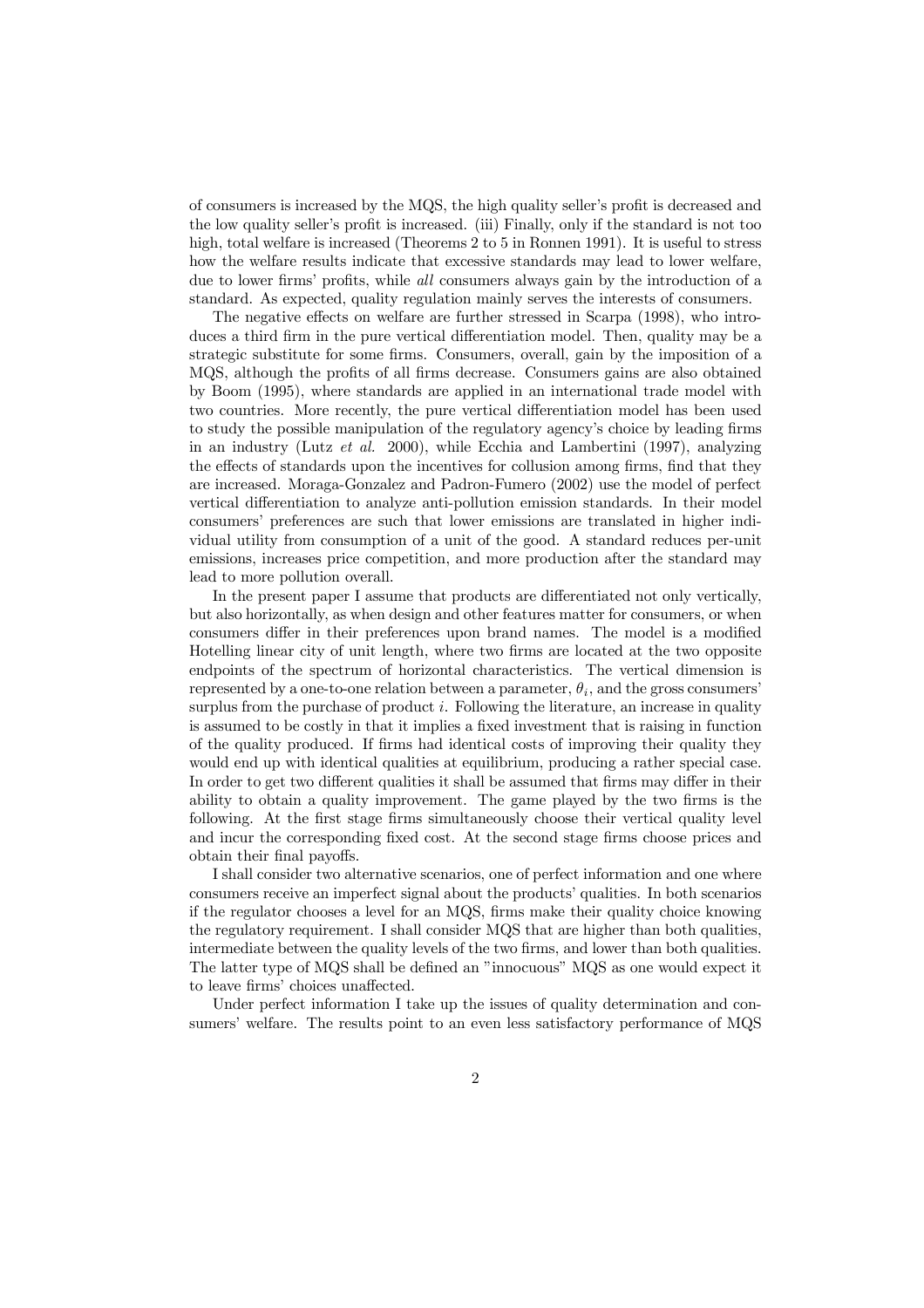regulation than that in pure vertical differentiation. In particular, I show that where firms' products are differentiated both horizontally and vertically, then  $(i)$  an  $MQS$ that is intermediate between the two qualities will not lead to higher qualities for both firms, and lead to a lowering of the quality for the high quality firm, (ii) as a result the average quality may go down for some parameter ranges. This is reminiscent of particular results by Scarpa (1998) with three firms. However, the result that no consumer is harmed by MQS's does not carry through as the consumers who purchase the high quality prior to regulation suffer a welfare loss. Total consumers' surplus may decrease due to the introduction of an MQS.

The reason of the lowering of quality by the high quality firm is that qualities are strategic substitutes in the present context.

Under consumers' imperfect information, the analysis is more complex. Consumers' perceptions of qualities can be affected by the presence of a standard. To make the point I use two examples. In the first,  $\lim 2$  is a new entrant and consumers only have noisy signal about the quality of this firm. In this simple set up, the imposition of an "innocuous" standard prevents consumers from believing hat the quality of the entrant could fall below the standard and therefore the expected quality is higher than without the standard, for whatever true underlying quality level chosen by the entrant. Since qualities are strategic substitutes this leads to a lower equilibrium value for the high quality and to a higher one for the low quality firm.

Finally, I analyze the case of a duopoly without new entrants. There, an "innocuous" standard can lead to an increase in both qualities when firms have symmetric costs and consumers are uncertain about the quality of both firms. The causality running from consumers' expectations to firms quality choices is again the force underlying the quality changes. In some sense this may constitute a vindication of the use of MQS under asymmetric information. Ther results, however still semm rather special. In a companion paper (Garella and Petrakis forthcoming) we study symmetric uncertainty under a more general formulation and provide some more robust results concerning this case. In the concluding section I shall comment on the use of quality regulation under imperfect information and on the limits of the present paper and of the existing literature.

# 2. Unregulated industry equilibrium

There are two firms, indexed 1 and 2. Products are horizontally differentiated and, by hypothesis, the two firms are located at the opposite endpoints of a Hotelling linear city (Hotelling 1929). Each product is also characterized by a vertical quality dimension,  $\theta$ , which is the result of independent technological efforts by firms towards quality improvements. Firms are asymmetric, in the sense that firm  $1$  is assumed to be more efficient than firm 2 in improving the vertical dimension of its quality. The production cost for the quantity of output  $q_1$  for firm 1 is  $C_1(q_1, \theta_1) = cq_1 + \theta_1^2/2$ , where  $c > 0$  is a constant marginal cost independent of  $\theta$ . The cost for firm 2 is  $C_2(q_2, \theta_2) = cq_2 + \alpha \theta_2^2/2$ , where  $\alpha > 1$  is a cost parameter that distinguishes firm 2 from 1. As it appears from these cost functions, the quality  $\theta$  only affects fixed costs, as in much of the existing literature.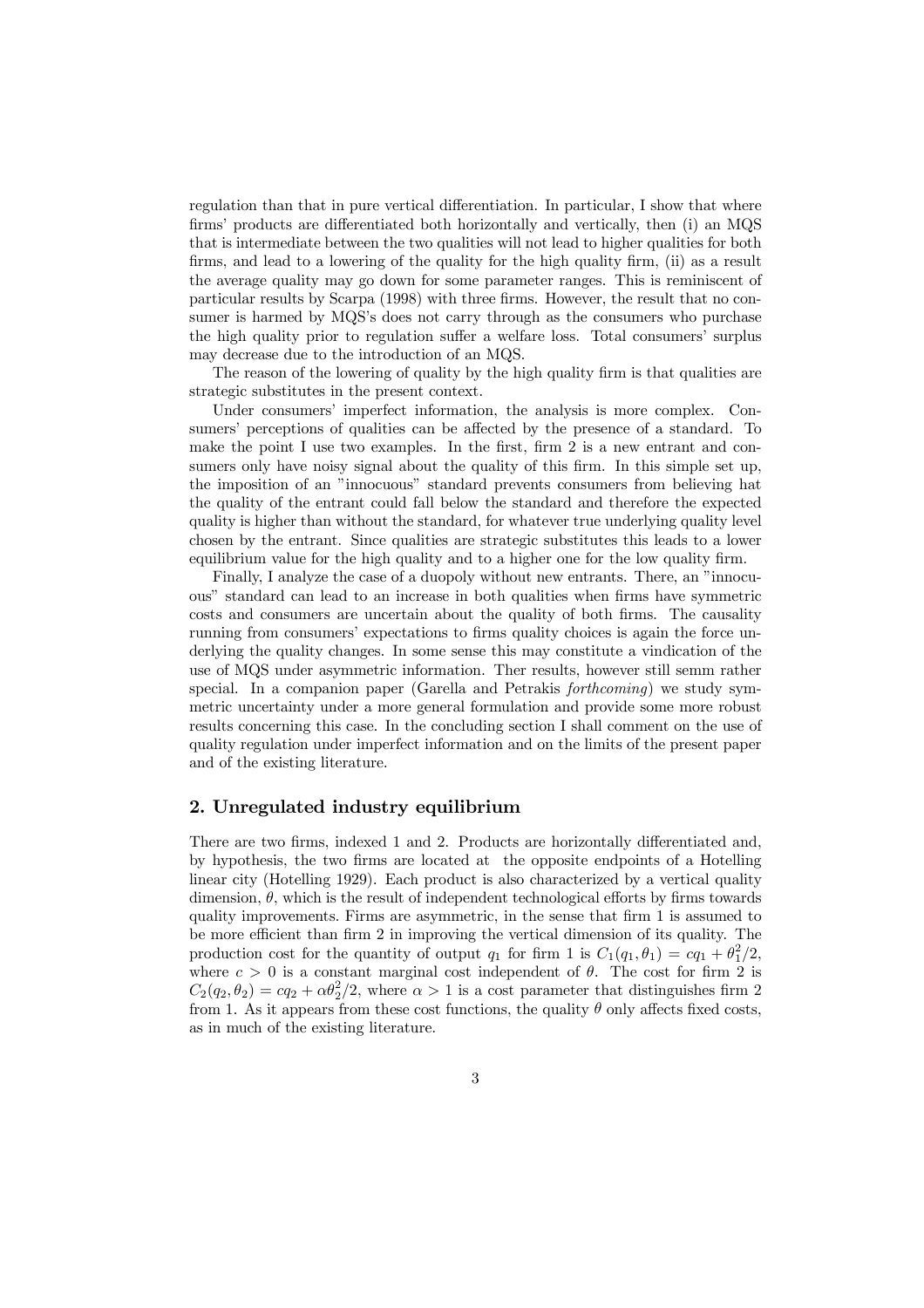Consumers have an address  $x \in [0, 1]$ , and the distribution of consumers is uniform with unit density. When buying at location z, for  $z = 0, 1$  a consumer bears a 'transportation cost', or a lower utility than if it was buying her own preferred brand This cost is  $t|x - z|$ , where || denotes absolute value and t is a parameter describing the importance of horizontal dimension in the consumers' utility function (the parameter t is known as "unit transportation cost" in the spatial interpretation of the model). Then, given the prices  $p_1$  and  $p_2$ , the utility derived from consumption of good 1 and 2 is assumed to be equal to, respectively,

$$
u_1(x, \theta_1) = v + \theta_1 - tx - p_1
$$
  

$$
u_2(x, \theta_2) = v + \theta_2 - t(1 - x) - p_2.
$$

Firms compete in two stages: at the first stage they simultaneously choose their quality levels  $\theta_1$  and  $\theta_2$ , and pay the relative costs of achieving those qualities; at the second and final stage firms simultaneously choose their prices. It is also possible to think of the  $\theta's$  as of improvements that firms realize over a basic product.

For convenience it is assumed that  $t$  is high enough, or

Assumption 1.  $t > 2/9$ .

Furthermore, it shall be assumed that  $v$  is large enough so that the market is always entirely served. In particular, the following assumption will guarantee also that the market shares of the two firms overlap at an equilibrium.

Assumption 2.  $v > 2t + c$ .

Solving the game by backward induction shall provide the desired results. First, note that the consumer indifferent between buying at one or the other firm has address denoted  $\tilde{x}$  such that

$$
\tilde{x}(p_1, p_2) = \max \left\{ 0, \min \left\{ 1, \frac{1}{2} + \frac{(p_2 - p_1) + (\theta_1 - \theta_2)}{2t} \right\} \right\}.
$$

Accordingly, the demand functions at the second stage of the game are defined as  $D_1(p_1, p_2; \theta_1, \theta_2) = \tilde{x}$  and  $D_2(p_1, p_2; \theta_1, \theta_2) = 1 - \tilde{x}$ . Then, when  $\tilde{x}(p_1, p_2)$  is not equal to either  $0$  or  $1$ , the profit maximization problem for firm  $1$  at the second stage can be written as

$$
\max_{p_1}(p_1-c)\left[\frac{1}{2}+\frac{(p_2-p_1)+(\theta_1-\theta_2)}{2t}\right]-\frac{\theta_1^2}{2}.
$$

This provides the best reply function for firm  $1$  at the second stage

$$
\tilde{p}_1(p_2) = \frac{p_2}{2} + \frac{(\theta_1 - \theta_2) + t + c}{2}.
$$

Similarly one gets the best reply for firm 2 as

$$
\tilde{p}_2(p_1) = \max \left\{ \frac{p_1}{2} + \frac{(\theta_2 - \theta_1) + t + c}{2}, 0 \right\}.
$$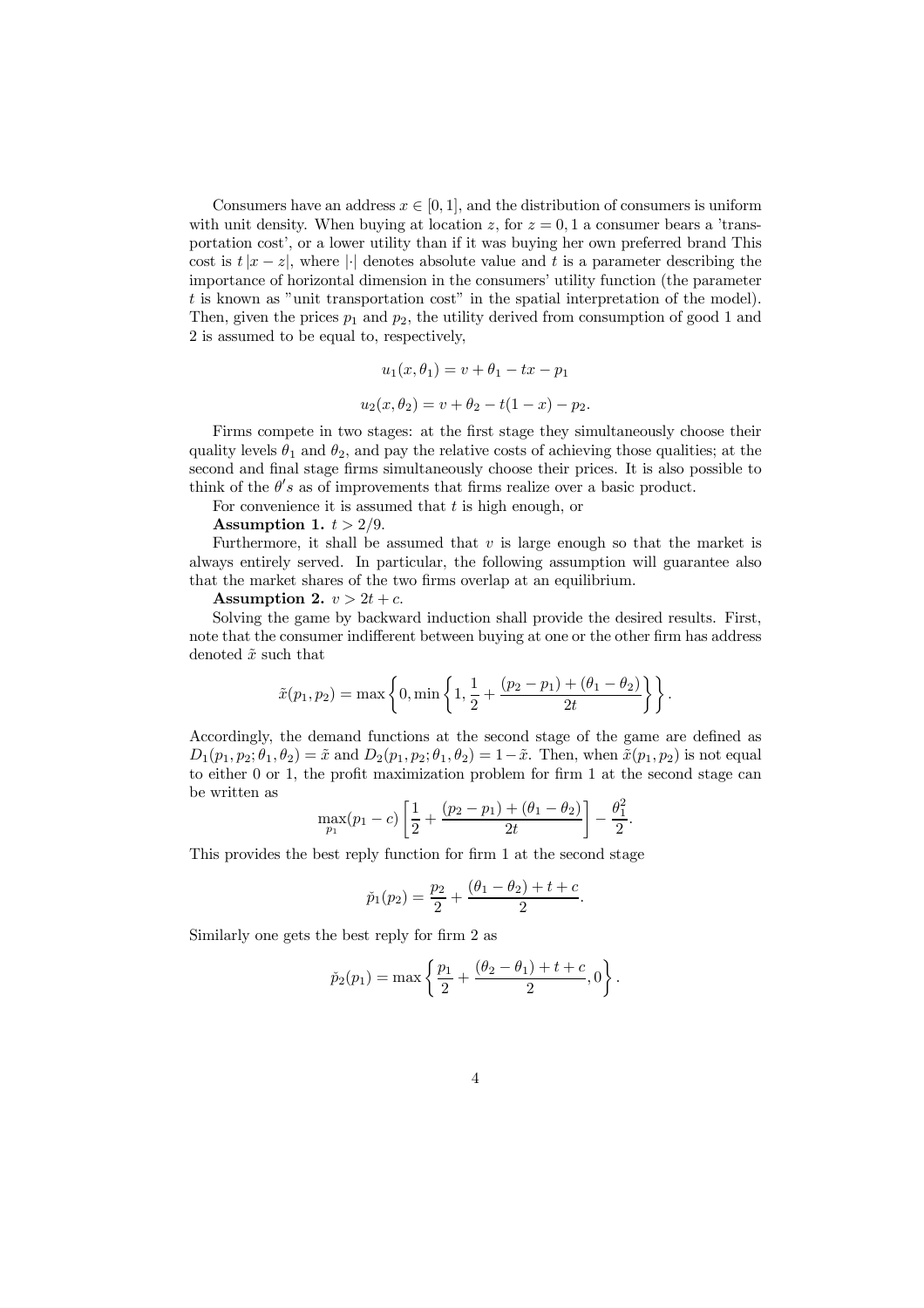

Figure 1: price best replies

Define  $p_1^0$  as the intercept of the best reply function for firm 1, namely  $p_1^0 = \frac{(\theta_1 - \theta_2) + t + c}{2}$  (respectively,  $p_2^0 = \frac{(\theta_2 - \theta_1) + t + c}{2}$  as the intercept for  $\tilde{p}_2(p_1)$ ). Notice that if  $\tilde{p}_2(p_1^0) \leq 0$ , then firm 2 is priced out of the market because its quality is too low; otherwise stated, the two best reply functions would cross at a value for  $p_2$  less than or equal to zero. This obtains when

$$
\frac{(\theta_1 - \theta_2) + t + c}{4} - \frac{\theta_1 - \theta_2}{2} + \frac{t + c}{2} \le 0,
$$

or

$$
\theta_2 \le \theta_1 - 3(t + c) \equiv \theta_2^0.
$$

Then, if  $\theta_2 \leq \theta_2^0$  the Nash prices are  $p_2^*(\theta_1, \theta_2) = 0$  and  $p_1^*(\theta_1, \theta_2) = \max\{p_1^m, p_1^0\}$ , where  $p_1^m$  is the monopoly price for firm 1, or  $p_1^m = \max\left\{\frac{(v+\theta_1+c)}{2}, v+\theta_1-t\right\}$  because at prices  $p_1$  lower than  $v + \theta_1 - t$  all consumers would buy from the monopolist firm 1. A similar reasoning goes for the case when the quality of firm 1 is too low, namely when  $\theta_1 \leq \theta_2 - 3(t + c) \equiv \theta_1^0$ . We shall exclude that either firm uses a quality so low as to be priced out, so that the analysis of the case where  $\theta_2 \leq \theta_2^0$  (or  $\theta_1 \leq \theta_1^0$ ) shall not be further pursued. Obviously, this implies that the cost of quality improvements cannot be too different, or that  $\alpha$  cannot be too much higher than 1.

Then, if  $\theta_2 > \theta_2^0$ , the Nash prices at the second stage as functions of the values for the  $\theta's$  are

$$
p_1^*(\theta_1, \theta_2) = t + c + (\theta_1 - \theta_2)/3
$$
  
\n
$$
p_2^*(\theta_1, \theta_2) = t + c - (\theta_1 - \theta_2)/3.
$$

Notice that  $p_1^*(\theta_1, \theta_2) - p_2^*(\theta_1, \theta_2) = (2/3)(\theta_1 - \theta_2)$  is positive if the quality of firm 1 is higher than that of firm 2. The equilibrium demand functions are

$$
D_1^*(\theta_1, \theta_2) = (1/2) + (\theta_1 - \theta_2)/(6t)
$$
  

$$
D_2^*(\theta_1, \theta_2) = (1/2) - (\theta_1 - \theta_2)/(6t).
$$

The reduced form profits, that shall be used to solve the first stage of the game, are

$$
\pi_1^*(\theta_1, \theta_2) = \left\{ [3t + (\theta_1 - \theta_2)]^2 \right\} / (18t) - (\theta_1)^2 / 2
$$
  

$$
\pi_2^*(\theta_1, \theta_2) = \left\{ [3t - (\theta_1 - \theta_2)]^2 \right\} / (18t) - \alpha(\theta_2)^2 / 2
$$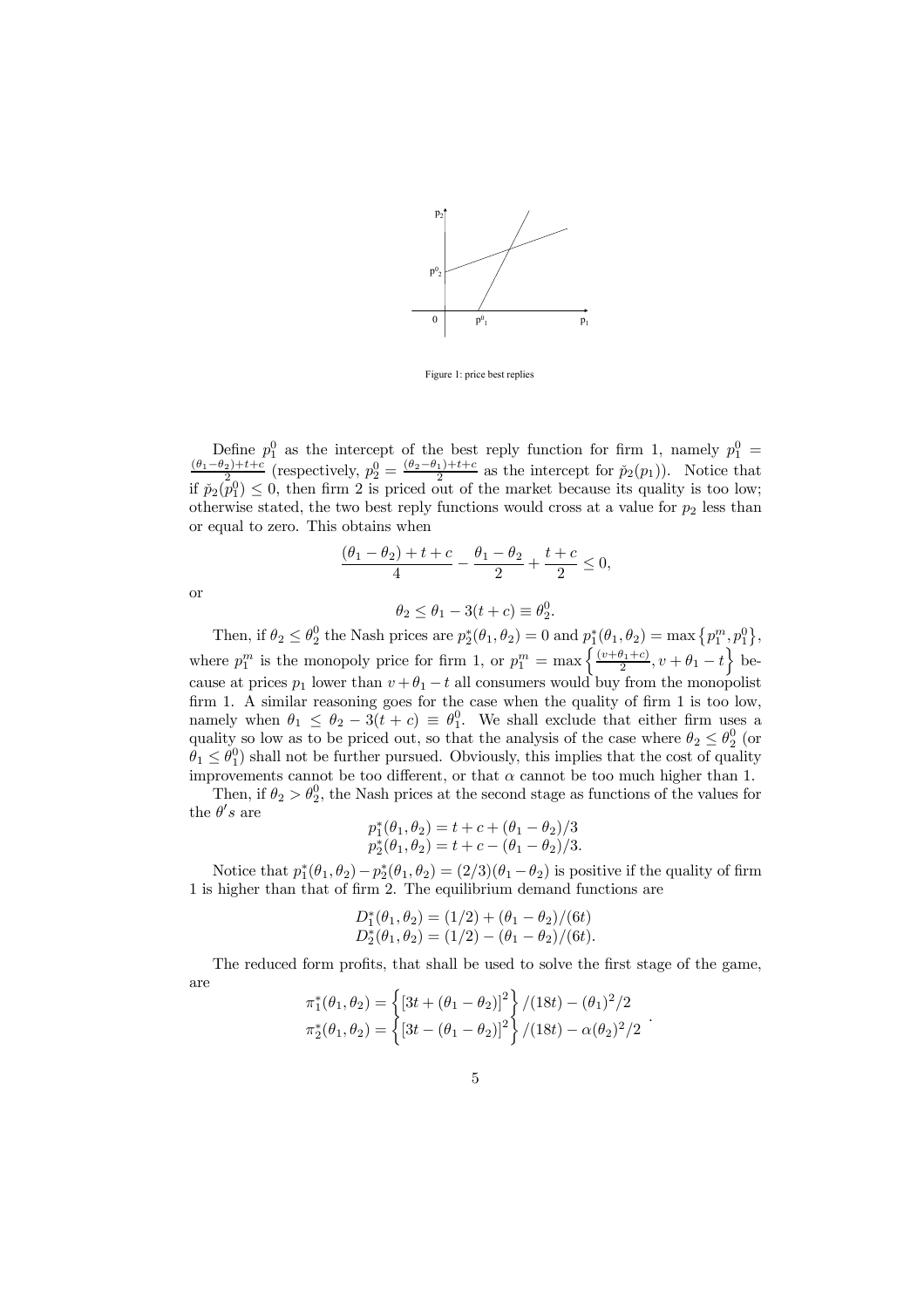It is predictable that if the strict inequality  $\alpha > 1$  holds, then at an equilibrium firm 1 will have a higher demand, a higher price, and a higher profit than firm  $2$ , thanks to its lower cost of increasing the level of  $\theta$  for its product. Now it is possible to solve for the values of  $\theta_1$  and  $\theta_2$  at the first stage. Firm 1 and firm 2 maximization program at the first stage give the best reply functions

$$
\theta_1(\theta_2) = \frac{3t - \theta_2}{9t - 1}
$$
  
\n
$$
\theta_2(\theta_1) = \max \left\{ \frac{3t - \theta_1}{9\alpha t - 1}, \theta_1 - 3(t + c) \right\}.
$$

The two functions are represented in figure 2 as two downward sloping straight lines assuming  $t > 2/9$ . Vertical qualities are strategic substitutes. Note that firm 2 cannot choose a quality lower than  $\theta_1 - 3(t + c)$  otherwise it is priced out of the market at the second stage, this explains the V-shape of its best reply function. The same holds true for firm 1, although, for illustrative purposes, the figure is drawn as if this firm were not concerned with being priced out. If the best reply functions cross where they are both downward sloping then both firms shall enjoy a positive market share at equilibrium, with positive prices (irrespective of profits). One obtains, then, the Nash equilibrium values for the qualities of the two firms as,

$$
\theta_1^* = \frac{9\alpha t - 2}{3(9\alpha t - \alpha - 1)} \n\theta_2^* = \frac{9t - 2}{3(9\alpha t - \alpha - 1)}.
$$

In order to have  $\theta_2^* > 0$  it must be  $t > 2/9$ , as assumed, and  $9\alpha t - \alpha - 1 > 0$  or  $\alpha >$  $1/(9t-1) \equiv \alpha(t)$ . Let  $A(t)$  define the set of values for  $\alpha$  such that  $\alpha \ge \max\{1, \alpha(t)\};$ then the following analysis proceeds upon the restriction that  $t > 2/9$  and  $\alpha \in A(t)$ . As expected,  $\theta_1^*$  is not lower than  $\theta_2^*$ . Indeed  $\theta_1^* - \theta_2^* = 3t[(\alpha - 1)/(9\alpha t - \alpha - 1)] \ge 0$ . This situation is interesting for the following analysis of quality regulation. Note that the parameter t, that is related to consumers' attachment to their preferred quality and that confers market power to firms, also affects the quality levels.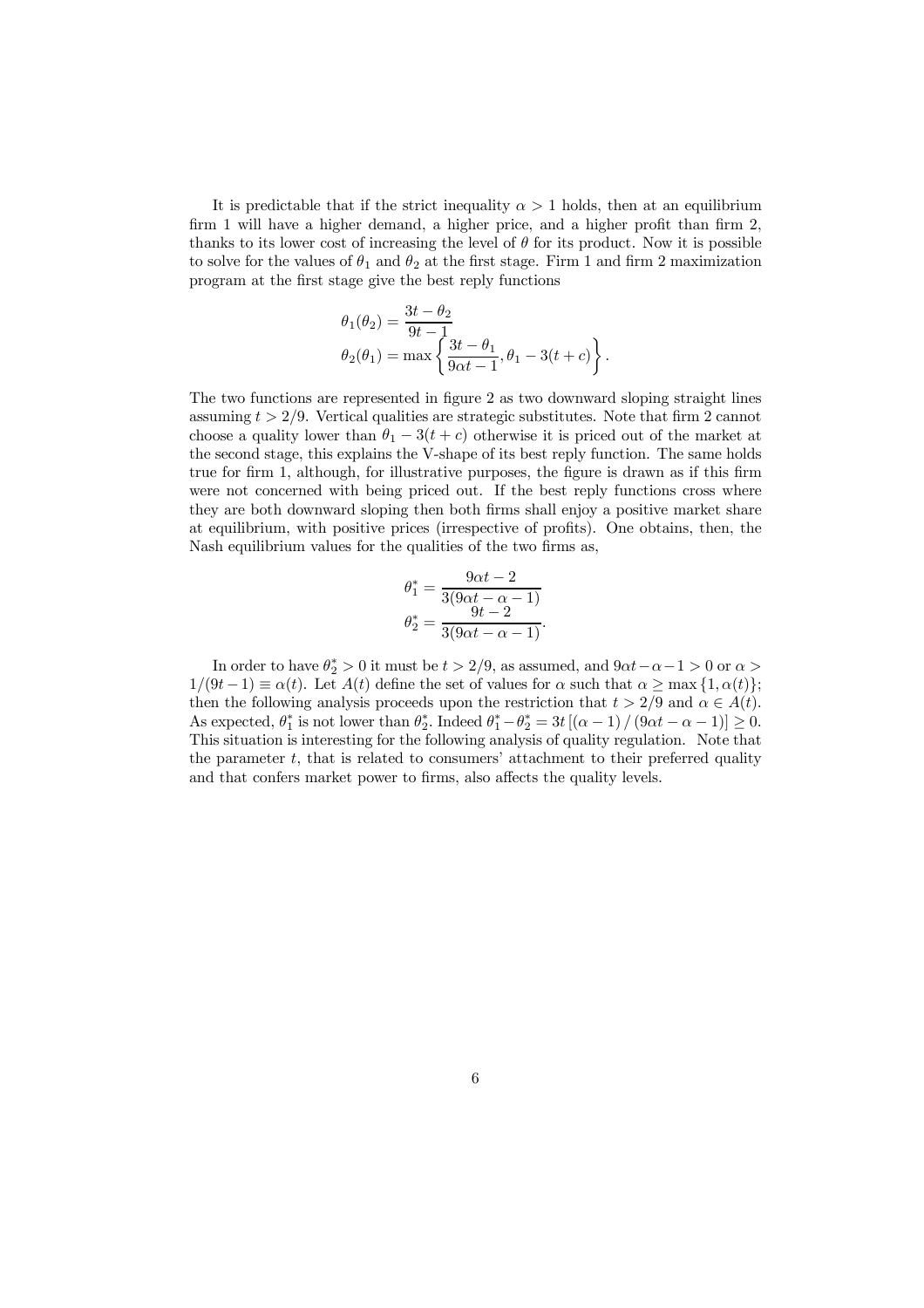

Figure 2: quality best replies

**Remark 1.** Under A.1 and if  $\alpha \in A(t)$ , then  $1 > \theta_1^* \geq \theta_2^* > 0$ , with strict inequality  $\theta_1^* > \theta_2^*$  if  $\alpha > 1$ .

**Proof:** Note that  $\theta_2^*$  and  $\theta_1^*$  belong to the open interval  $(0, 1)$  for  $t > 2/9$ . Indeed, one has  $3(1-\theta_1^*) = (18\alpha t - 3\alpha - 1)/(9\alpha t - \alpha - 1)$  and one can check that this is positive for  $t = 2/9$ ; furthermore, the first derivative of  $\theta_1^*$  with respect to t is negative<sup>2</sup> for all values of t, the second derivative is positive, while  $\lim_{t\to\infty} \theta_1^* =$ 1/3. The derivative of  $\theta_2^*$  with respect to t is positive for all values of t and equal to  $3(\alpha - 1)/(9\alpha t - \alpha - 1)^2$ , while the second derivative is negative, and  $\lim_{t\to\infty} \theta_2^* =$  $1/(3\alpha)$ .

The equilibrium quality difference is  $\theta_1^* - \theta_2^* = 3t[(\alpha - 1)/(9\alpha t - \alpha - 1)].$  The derivative of  $\theta_1^* - \theta_2^*$  with respect to t is obviously negative: if firms have more market power because consumers attach more and more importance to the horizontal dimension (increases in  $t$ ), firms' qualities become more and more alike. One can take the limit of the equilibrium quality difference for  $t$  going to infinity, even if this makes no economic sense because when  $t$  is above a threshold level firms' market shares are identified by non-overlapping intervals over [0, 1]. In any case,  $\lim_{t\to\infty} (\theta_1^* - \theta_2^*) =$  $(\alpha - 1)/(3\alpha)$ , so that the quality levels as functions of t never cross.

Prices and demands at equilibrium are

$$
p_1^* = t + c + \frac{t(\alpha - 1)}{9\alpha t - \alpha - 1}, \text{ and } p_2^* = t + c - \frac{t(\alpha - 1)}{9\alpha t - \alpha - 1}
$$
  

$$
D_1^* = \frac{1}{2} \left[ 1 + \frac{\alpha - 1}{9\alpha t - \alpha - 1} \right], \text{and } D_2^* = \frac{1}{2} \left[ 1 - \frac{\alpha - 1}{9\alpha t - \alpha - 1} \right]
$$

It is possible that if  $t$  is too high, then the market shares of the two firms do not

<sup>2</sup>Indeed  $\frac{d}{dt} \left( \frac{9\alpha t - 2}{3(9\alpha t - \alpha - 1)} \right) = 3\alpha \frac{1 - \alpha}{(9\alpha t - \alpha - 1)^2}.$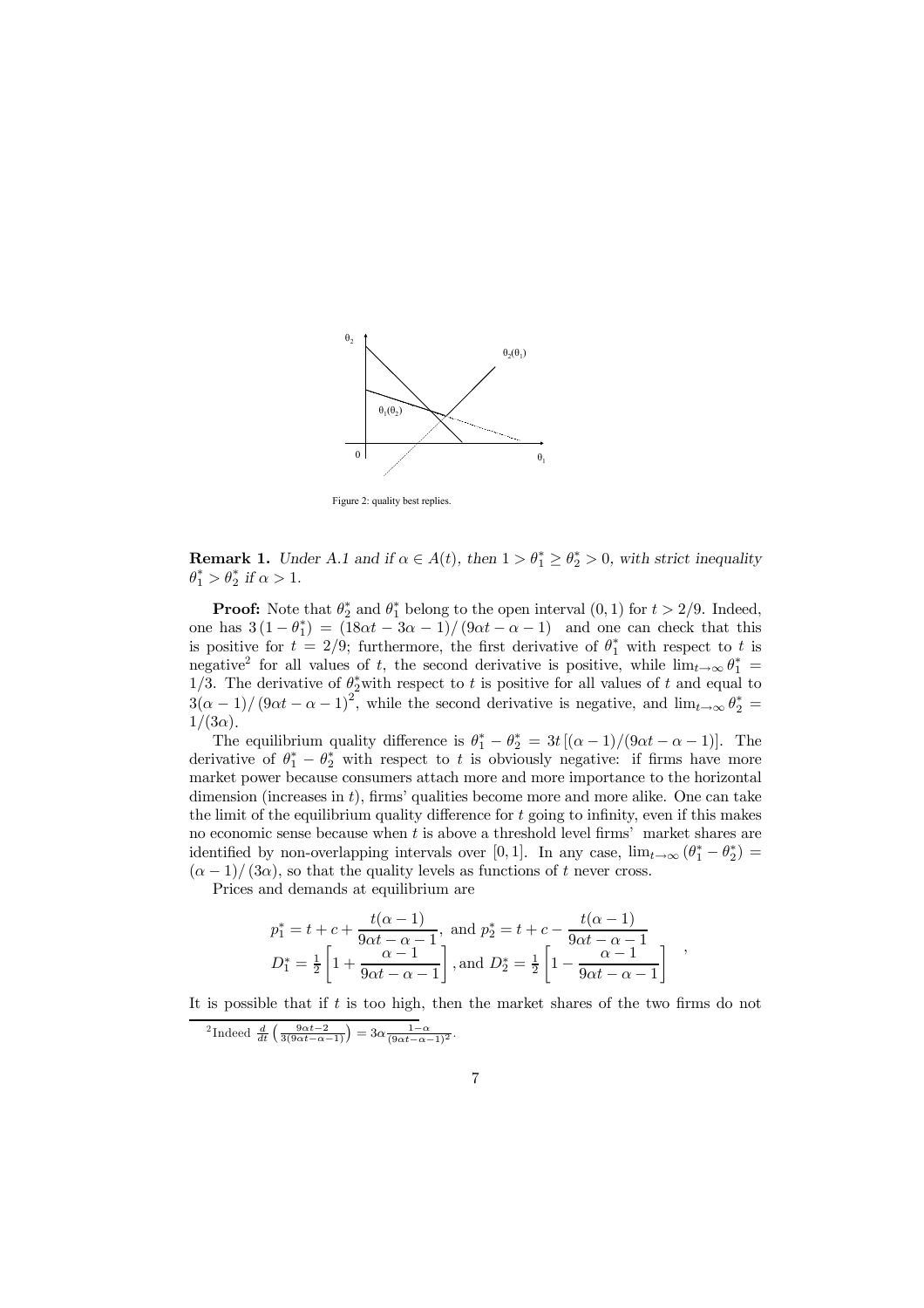overlap and they behave as separate monopolists. To exclude this possibility it is assumed that even for consumer with address  $x = 0$  one has  $u_2 > 0$  at an equilibrium, so that consumers buy from firm 1, eventually, because it gives a higher utility and not because they have no positive utility from the alternative offered by firm 2. This is true if the inequality  $v + \theta_2^* - p_2^* > t$  holds. This is guaranteed by A.2, as it can be easily checked<sup>3</sup>.

Further, it can be checked that  $D_2^* > 0$  and that  $p_2^* > 0$  for  $t > 2/9$ . Therefore, under the assumption that  $t \geq 2/9$  the best reply function in qualities of the two firms cross where they are both downward sloping. The equilibrium demand for firm 2, which can also be written as  $\alpha(9t-2)/(9\alpha t - \alpha - 1)$ , is positive for  $\alpha \in A(t)$ .

The equilibrium profits for the unregulated industry are,

$$
\pi_1^u = \left(\frac{9t-1}{18}\right) \left(\frac{9\alpha t - 2}{9\alpha t - \alpha - 1}\right)^2 \text{ and } \pi_2^u = \alpha \left(\frac{9t-1}{18}\right) \left(\frac{9t-2}{9\alpha t - \alpha - 1}\right)^2
$$

Under the assumptions that  $\alpha \in A(t)$  and A.1 both profits are nonnegative and that of firm 1 is always larger than that of firm 2 in the case  $\alpha > 1$ .

# 3. Regulation via a Minimum Quality Standard

If there exist a regulating agency that imposes a  $MQS$ , denoted  $\Theta$ , we can have three different situations. (a) The first is when  $\Theta$  exceeds both quality levels in an unregulated environment. (b) The second is when the standard is in between the higher and the lower quality, (c) the third is when the standard is below both. Case (a) is clearly a case where the effect on qualities is easy to predict. So it seems for case (c), that shall be termed the "Innocuous Standard Case". Case (b) is the one on which the literature has so far concentrated and the one on which this section is mainly devoted. We shall see in the section on asymmetric information that case (c) is not obvious either.

It is unlikely that the regulatory agency be so informed about the firms' cost functions as to choose the quality standard that maximizes social welfare under the constraint that firms choose their Nash equilibrium prices given the standard. More likely is the case that the agency adopts some standard in response to concern by consumers associations or public opinion in general. We shall analyze in turn the three possible cases.

## 3.1. High standards

Case (a) is quite trivial: both firms are obliged to raise their quality to the level denoted, for ease of classification,  $\Theta_a$ . Firms will sell the same quality: the standard in this case eliminates the game in quality choices. The symmetric equilibrium price shall be  $p = t+c$ , unaffected by the particular quality standard chosen. This depends

<sup>&</sup>lt;sup>3</sup>The desired inequality can be fully written as  $v + [(9t-2)/(3T)] - 2t - c + t[(\alpha - 1)/T]$  where  $T = 9 \alpha t - \alpha - 1.$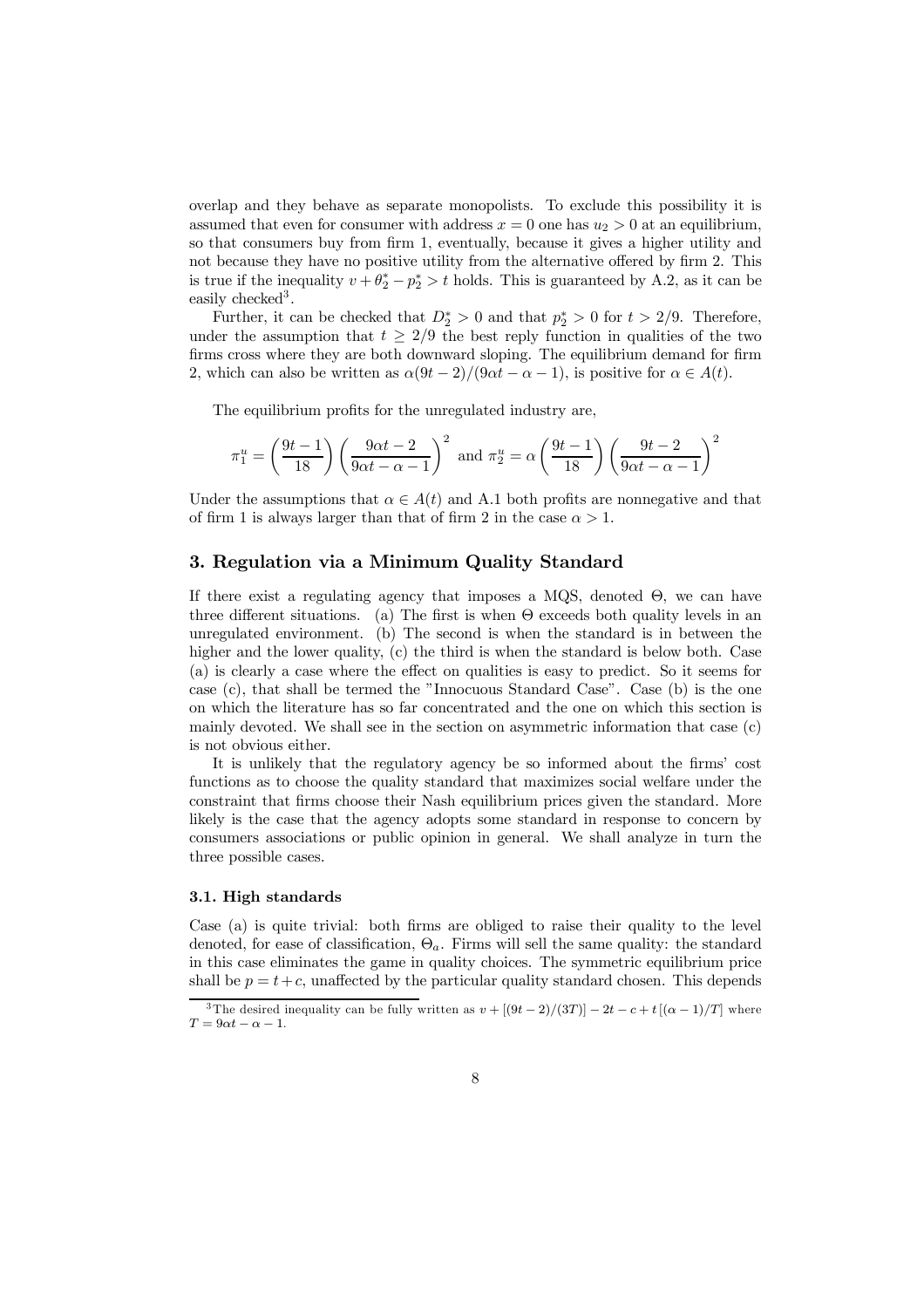crucially on the assumption that quality only affects fixed costs. The consumers' welfare is raised as far as the utility of a consumer depends positively on quality and as far as the price of firm 1 decreases, while the price of firm 2 increases less than the utility derived from the increase in quality:  $u_2 = \theta_2 - t(1 - x) - t - c - (\theta_1 - \theta_2)/3$ is increasing in  $\theta_2$  and actually it raises to  $u_2(\Theta_a) \equiv \Theta_a - t(1 - x) - t - c$ , so that the utility gain for any consumer who would be purchasing good 2 in an unregulated industry is given by the positive amount  $(\theta_1^* - \theta_2^*)/3$ .

The price of firm 2 is raised from  $p_2^*$  by the amount  $\frac{t(\alpha-1)}{0 \alpha^*}$  $\frac{6(\alpha-1)}{9\alpha t - \alpha - 1}.$ 

The profits of the two firms will decrease as far as they end up on lower isoprofit curves in the  $\theta_1 - \theta_2$  plane.

In particular,  $\pi_2(\Theta_a) = t/2 - \alpha \Theta_a^2$  is negative if  $\Theta_a > \sqrt{t/(2\alpha)}$ . It then follows,

**Proposition 1.** If the regulator sets a quality standard  $\Theta_a$ , such that  $\theta_1^* < \Theta_a$  $\langle \sqrt{t/(2\alpha)}\rangle$ , then both qualities are raised and all consumers gain. The firms' profits are lower than without the standard. If the standard is such that  $\Theta_a > \sqrt{t/(2\alpha)}$  then  $firm 2$  will exit the market and firm 1 remains a monopoly.

#### 3.2. Intermediate standards

Turn now to Case (b). Let the standard be denoted by  $\Theta_b$ , where  $\theta_1^* > \Theta_b > \theta_2^*$ . Since firm 2 must set its quality so that  $\theta_2 = \Theta_b$ , the reaction function of firm 2 will exhibit a flat segment in correspondence of  $\Theta_b$ . Firm 1, then, will choose according to its own best reply function. The new Nash equilibrium point will be at the intersection of the flat part of firm 2's reaction function with firm 1's reaction function. Denoting by a superscript  $b$  the variables in a regulated environment in case  $b$ , it shall be

$$
\theta_1^b = \theta_1(\Theta_b) = \frac{3t - \Theta_b}{9t - 1}
$$
 and 
$$
\theta_2^b = \Theta_b.
$$

It is clear that:

**Proposition 2.** If the regulator sets a standard  $\Theta_b$  such that  $\theta_1^* > \Theta_b > \theta_2^*$ , then the quality levels under the standard regulation,  $\theta_1^b, \theta_2^b$  are such that  $\theta_1^* > \theta_1^b > \Theta_b =$  $\theta_2^b > \theta_2^*$ ; the high quality under the standard is lower than without it.

Then, the quality difference is lowered to  $(\theta_1^b - \Theta_b) = 3t \frac{1-3\Theta_b}{9t-1}$  and the corresponding prices will be

 $p_1^b = t + c + t((1 - 3\Theta)/(9t - 1))$  and  $p_2^b = t + c - t((1 - 3\Theta)/(9t - 1));$ 

clearly, the price of firm 1 goes down and that of firm 2 goes up as the standard is raised. The demand addressed to firm 1 and 2 shall be respectively

$$
D_1^b(\theta_1^b, \theta_2^b) = \frac{1}{2} \left( 1 + \frac{1 - 3\Theta}{9t - 1} \right) \text{ and } D_2^b(\theta_1^b, \theta_2^b) = \frac{1}{2} \left( 1 - \frac{1 - 3\Theta}{9t - 1} \right).
$$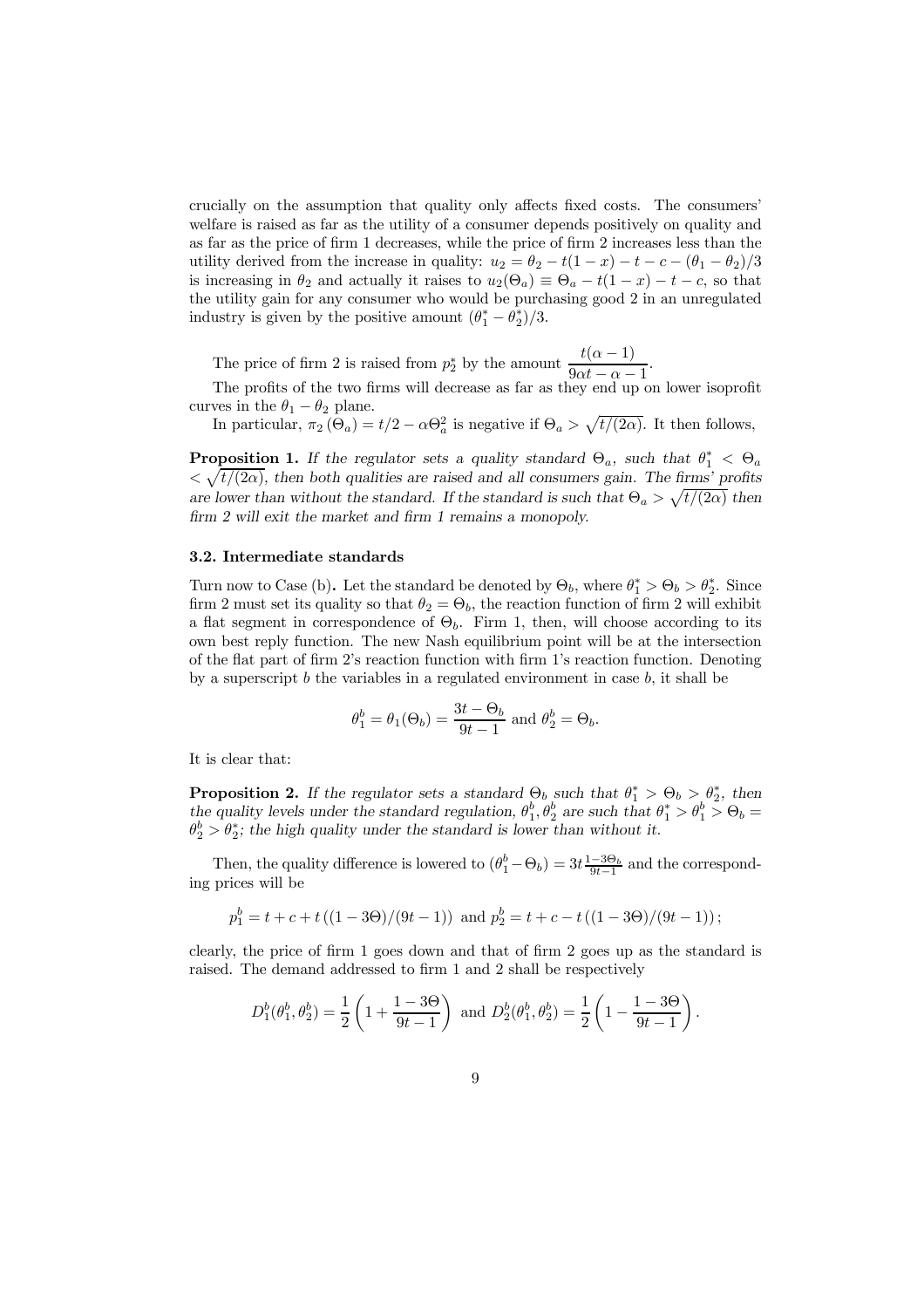The profits of the two firms shall be

$$
\pi_1^b(\Theta) = \frac{[3t - \Theta]^2}{2(9t - 1)} \text{ and } \pi_2^b(\Theta) = (t/2) \left[ 1 - \frac{1 - 3\Theta}{9t - 1} \right]^2 - \alpha \frac{\Theta^2}{2}.
$$

It is clear that the profit of firm 1 will decrease after the imposition of the standard, since it will choose a lower quality, corresponding to an isoprofit curve corresponding to a lower value of profits than the one reached at an unregulated equilibrium. On the other hand, firm 2 may gain from the imposition of a standard if this is not too high with respect to its unrestricted equilibrium quality. In particular, one can make reference to figure 2 to see that the unrestricted equilibrium isoprofit curve for firm 2 may lie below or above that obtained after the imposition of a standard, depending upon the standard position on the graph. Indeed one has that the derivative  $\left(d\pi_2/d\Theta\right) = t\left(\frac{9t-2+3\Theta}{9t-1}\right)$  $\int$   $\frac{3}{2}$  $9t-1$  $(-\alpha \Theta \text{ can be negative or positive.}^4)$ 

Remarkably, average quality in the market may go down. This is most likely when the high quality has a high market share prior to the imposition of the standard.

**Remark 2.** When the standard  $\Theta_b$  is such that  $\theta_1^* > \Theta_b > \theta_2^*$ , average quality with the standard may be higher or lower than without.

Average quality is 
$$
\bar{\Theta} = \left[ D_1^b(\theta_1^b, \theta_2^b) \right] \left( \frac{3t - \Theta}{9t - 1} \right) + \left[ D_2^b(\theta_1^b, \theta_2^b) \right] \Theta_b
$$
 which is given by:  
\n
$$
\bar{\Theta} = \left( \frac{3}{2} \left( \frac{3t - \Theta}{9t - 1} \right)^2 + \frac{\Theta}{2} \left( \frac{9t - 2 + 3\Theta}{9t - 1} \right) \right)
$$

And  $d\bar{\Theta}/d\Theta^b = (-45t + 81t^2 + 2 + 54\Theta^b t)/[2(9t - 1)^2]$ . This derivative is increasing with the standard, so that when the regulator sets a standard that is close enough to the low quality it is likely that the average quality decreases. Indeed the numerator of  $d\bar{\Theta}/d\Theta^b$  is lowest when one takes  $\Theta^b$  equal to the minimum level  $\theta_2^* = (9t - 2)/[3(9\alpha t - \alpha - 1)]$ . For such a level, the numerator of  $d\bar{\Theta}/d\Theta^b$  can be shown to be strictly negative for all values of  $\alpha$ , provided  $t > 1/9$ .

For instance, for  $t = 3/9$  and  $\alpha = 2$  one has that the unregulated qualities are  $\theta_2^* = 1/9$  and  $\theta_1^* = 4/9$ ; then, suppose the regulator sets  $\Theta = 1/6$  as an intermediate level of quality: one finds the numerator of  $d\bar{\Theta}/d\Theta^b$  to be equal to -1.

Summarizing, for  $\Theta^b$  higher than, but sufficiently close to  $\theta_2^2$ , and for low values of t, the average quality in the market can be decreased after the imposition of a standard.

Furthermore, as a consequence of the quality adjustments one has that:

**Proposition 3.** If the regulator sets a standard  $\Theta_b$  such that  $\theta_1^* > \Theta_b > \theta_2^*$ , the welfare of the consumers that prior to the standard were purchasing the high quality

$$
{}^{4}\text{If } \Theta = \theta_2^* \text{ this derivative is equal to } \left[\frac{3t(9t-2)}{(9t-1)^2}\right] + \left(\frac{t}{(9t-1)^2}\right)\left(\frac{9t-2}{(9\alpha t - \alpha - 1)}\right) - \alpha \frac{9t-2}{3(9\alpha t - \alpha - 1)} \text{ which can be positive for low values of } \alpha.
$$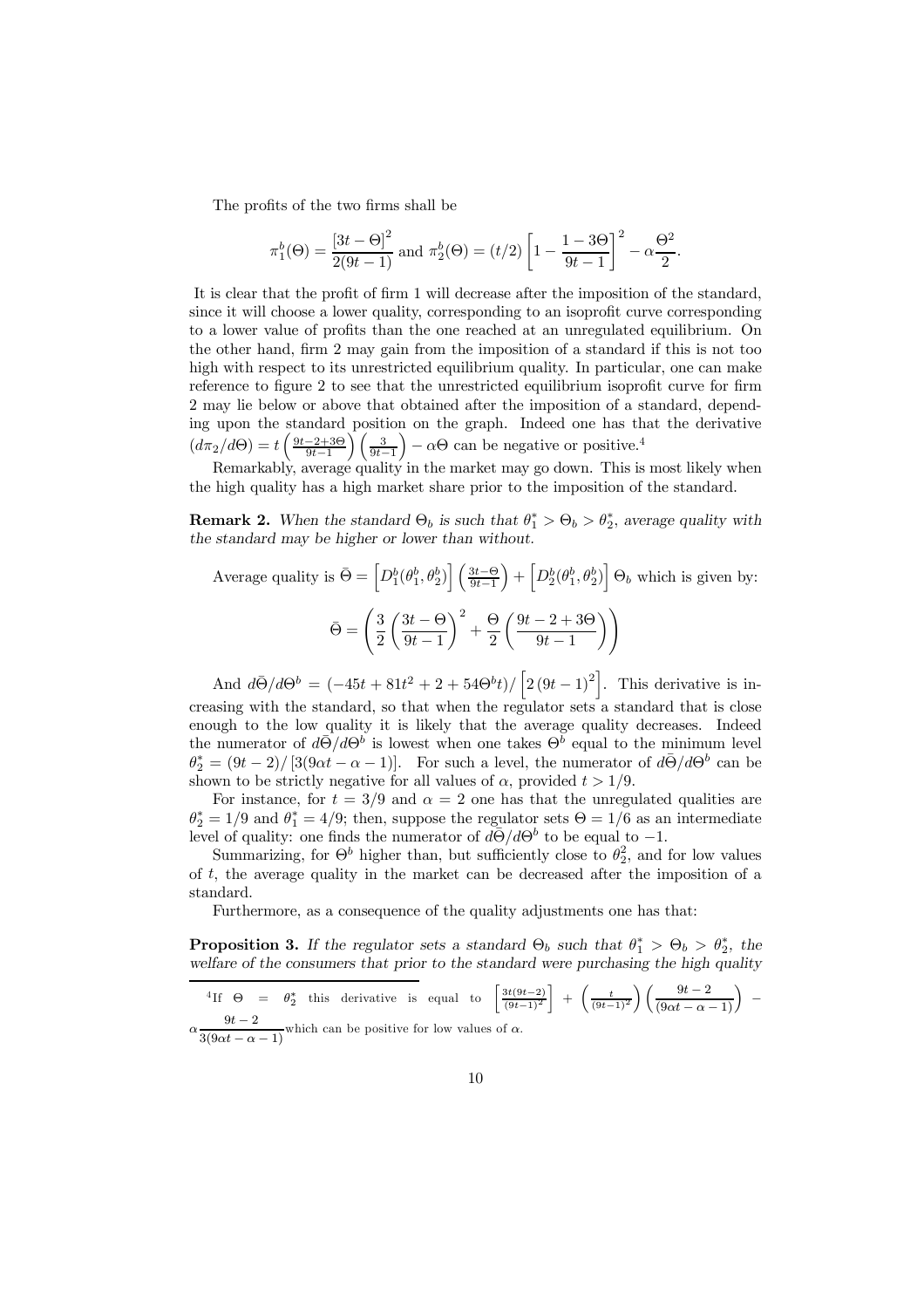may be decreased, the welfare of the other consumers is increased. Total consumers' welfare may decrease. As  $\Theta_b$  is raised, total consumers welfare increases are more likely. Total welfare in the industry may also decrease.

That total consumers' welfare may decrease can be proved as follows. Let  $u_1(x, \Theta_b)$  =  $v + \theta_1(\Theta_b) - p_1(\Theta_b) - tx$  and  $u_1(x, \Theta_b) = v + \Theta_b - p_2(\Theta_b) - t(1-x)$ . Then define  $U_1(\Theta_b) = \int_0^{\tilde{x}} u_1(x, \Theta_b) dx$ , and  $U_2(\Theta_b) = \int_{\tilde{x}}^1 u_2(x, \Theta_b) dx$  as the welfare of consumers purchasing good 1 and good 2 respectively. Then the derivative with respect to  $\Theta_b$ of the sum  $U^c(\Theta_b) = U_1(\Theta_b) + U_1(\Theta_b)$  is equal to

$$
(d\tilde{x}(\Theta_b)/d\Theta_b) \left[ \int_0^{\tilde{x}(\Theta_b)} du_1/d\Theta_b dx + \int_{\tilde{x}(\Theta_b)}^1 du_2/d\Theta_b dx \right],
$$
  

$$
dU^c(\Theta_b)/d\Theta_b = 3/ \left[ 2(9t-1)^2 \right] \left[ 3t\tilde{x}(\Theta_b) - 6t + 1 \right].
$$

or

This derivative is increasing with 
$$
\Theta_b
$$
 and increasing in t, while it does not depend  
upon  $\alpha$  because consumers' welfare does not. It can be seen, by substituting for  $\tilde{x}(\Theta_b)$   
that  $dU^c(\Theta_b)/d\Theta_b$  is negative if  $(9t) (9t - \Theta_b - (10/3)) + 2 > 0$ , an inequality that  
holds for several parameter values, for instance take  $t = 1/4$  and  $\alpha = 2$ , then  $\theta_1^* = 5/9$   
and  $\theta_2^* = 1/18$ . If the regulator sets  $\Theta_b$  halfway between these two values, namely if  
 $\Theta_b = 11/36$  then  $(9t) (9t - \Theta_b - (10/3)) + 2 = .25$  and it is positive, so that welfare  
is decreasing in  $\Theta_b$ . Instead, if the regulator sets a high level of standard, then total  
consumers welfare increases are more likely. Indeed, for  $\Theta_b = \theta_1^* = 5/9$  the derivative  
has a strictly positive value.

That total welfare may decrease can be shown by taking again the case where total consumers welfare is decreased, with  $t = 1/4$ ,  $\alpha = 2$  and  $\Theta_b$  taken to be halfway between the two unregulated quality levels, namely  $\Theta_b = 11/36$ . Then, if the sum of firms profits is decreased for this quality standard, total welfare is a fortiori decreased. It turns out to be the case that the sum of profits without the standard is  $\left(\frac{9t-1}{18}\right) \left( \left( \frac{9\alpha t-2}{9\alpha t-\alpha-1} \right) \right)$  $\int^2 + \alpha \left( \frac{9t-2}{9\alpha t - \alpha - 1} \right)$  $\langle \rangle^2$  $=(85/432)$ . While the sum with the standard  $\frac{[3t - \Theta]^2}{2(9t - 1)} + (t/2) \left[1 - \frac{1-3\Theta}{9t-1}\right]$  $\int_{0}^{2} - \alpha \frac{\Theta^{2}}{2}$ . When the standard is equal to  $11/36$  this is equal to  $\frac{1021}{10800}$ , which is lower than 85/432. In general, the derivative of the sum of profits with respect to the standard under regulation is equal to  $\left( \frac{1}{2} \right)$  $\frac{1}{9t-1}\right)\Big[3t\left(\frac{3\Theta_b-1}{9t-1}\right]$  $\int + \Theta_b(1-\alpha)$ , which can clearly be negative also for low values of the standard.

These results contrast with previous results by Ronnen (1991) and Scarpa (1998), since there all consumers gain from a standard. Furthermore, the result that average quality may decrease is rather striking. This means that if there is some positive externality associated with high quality, that the single consumer does not take into account when making a purchase (like when one buys a car with a better airbag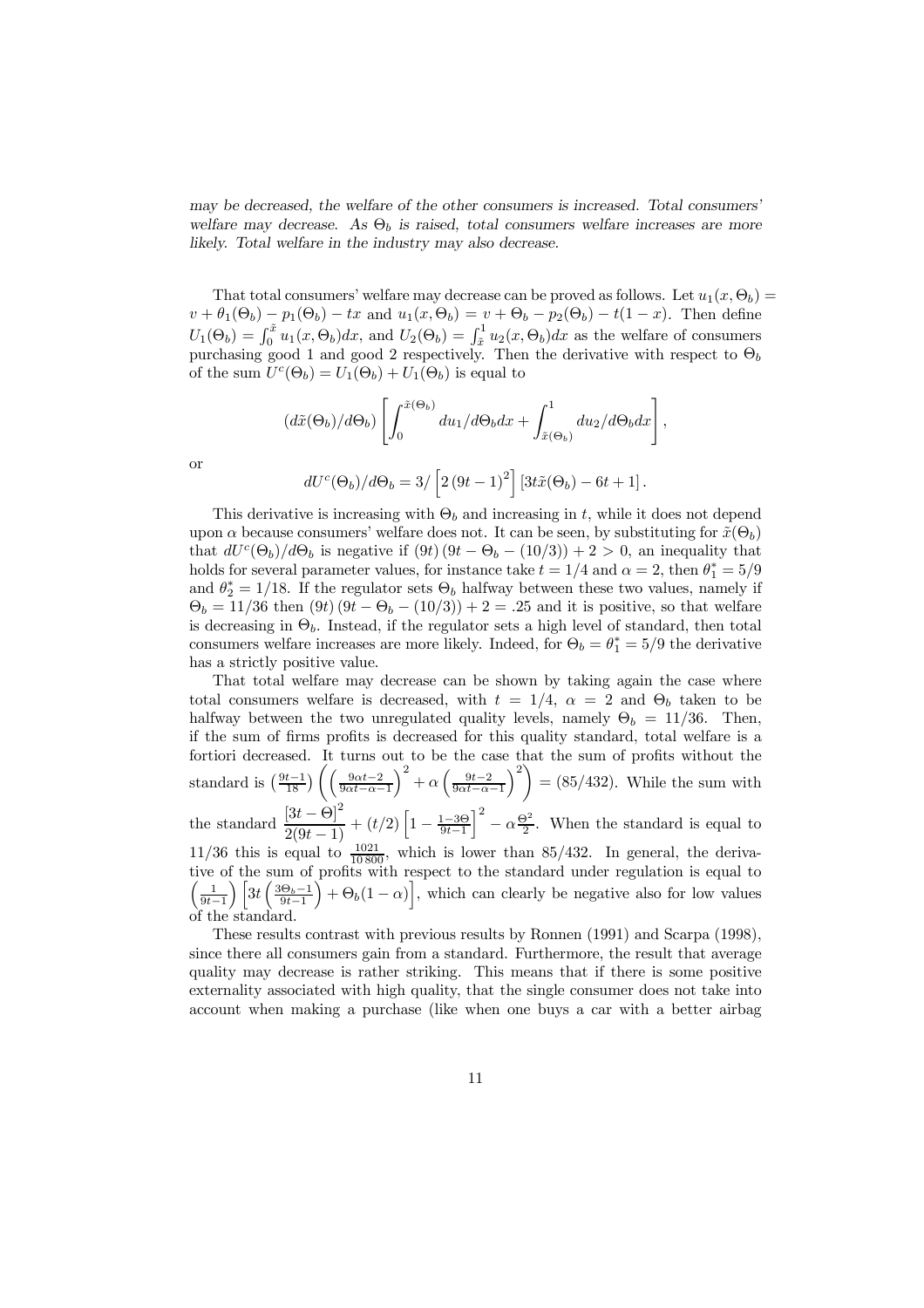system than average), the imposition of a MQS may lead to a deterioration in welfare due to the externality.<sup>5</sup>

## 3.3. Innocuous standards

As for Case (c), one has that  $\theta_1^* > \theta_2^* > \Theta$ . Let the level chosen by the regulator be denoted as  $\Theta^c$ . Such a regulation may be introduced for reassuring public opinion, or to make sure that if cost or demand conditions change, or if new entrants enter the market, quality of any firm does not fall below a given threshold. As the regulator might be induced to think, a low level of quality standard should not interfere with market outcome. This, however, is true only in the framework so far considered.

# 4. Consumers' uncertainty about qualities

In the present section the scenario in which firms compete shall be modified to allow for uncertainty. In order to keep the model as simple as possible it shall be assumed that firms and the regulator observe qualities without noise and that there is no uncertainty in the determination of quality. By contrast, consumers are uncertain about the success rate of products. This may be due to asymmetric information, so that consumers are less informed than firms and the regulator. Consumers can be thought of receiving an imperfect signal about the quality of a product. Such a description of consumers' beliefs has been often invoked to model situations when they cannot try the product before purchase or use, like in the consumption of pharmaceutical drugs, or when the true enjoyment of the product characteristics comes by over time, like with dietary products, some kind of electronic durables, tires or components in vehicles, energy saving improvements in domestic appliances, and safety enhancing devices.

We shall analyze, in turn, the case where only the improvement made by firm 2 is uncertain and the case where both firms' improvements are uncertain. An improvement is uncertain when consumers believe that the true value of the parameter  $\theta_i$  of a product is distributed according to some distribution function  $F(\theta_i)$  over a nondegenerate support. The support can be an interval or a discrete set of points. The main idea is most simply conveyed first by analyzing the case where consumers are uncertain only about the product of one firm (say firm 2) and the support of the distribution is the set of two points  $\{\theta_0, \theta_2\}$ . Consumers then attribute probability  $\mu$ to the event that  $\theta_2$  is the true value that the firm actually has obtained and  $(1 - \mu)$ to the event that the value is  $\theta_0$ .

Since firms and the regulator perfectly observe the improvement they know that it will lead to a higher gross surplus for all concerned consumers. The model could be adapted to allow for two-sided uncertainty, but the greater generality so acquired has a cost in complexity and in interpretation. The model with one-sided uncertainty is suited to reflect in a simple way the existence of some information asymmetry between

<sup>5</sup>A similar point is raised in Moraga-Gonzalez and Padron-Fumero (2002), who study a model of perfect vertical differentiation, although the increase in the external effect, there, is due to an increase in total sales.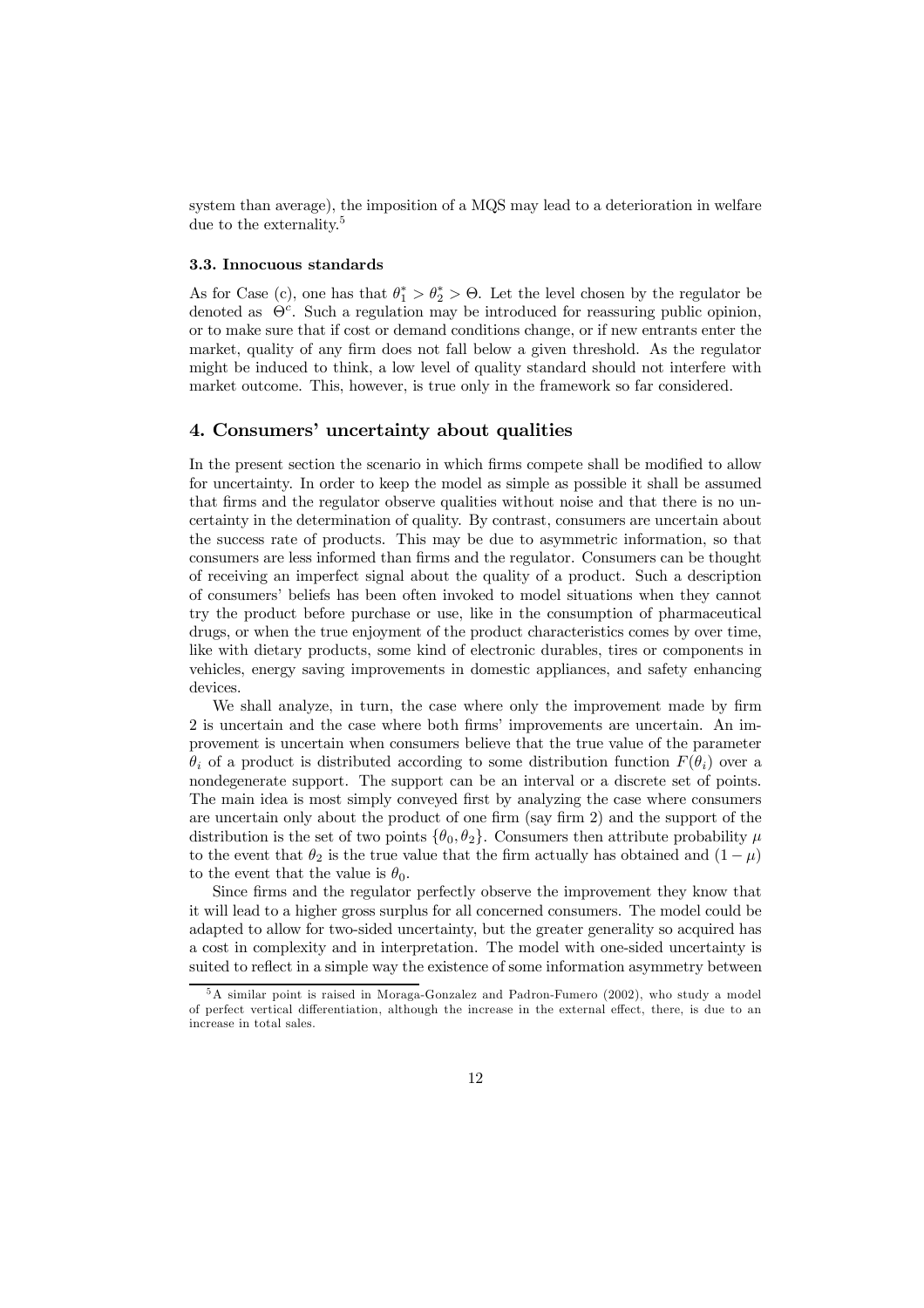consumers and producers-regulators. Furthermore, as it shall become apparent, there exists a causality running from the effect of regulation on the consumers' perceptions of quality and the strategic interplay between …rms. This is the causality that we want to isolate.

## 4.1. Uncertainty about quality of an entrant

Assume that consumers are risk neutral and that they are uncertain about the quality of firm  $2$ 's product only. This would be a fair description of the case where firm  $2$  is a new entrant in a market, or a foreign firm entering a domestic market. Consumers assign probability  $(1-\mu)$  to the event that the gross utility they derive from consuming good 2 is  $v + \theta_0$ , where  $\theta_0 < \theta_2$  is a quality level on which no restrictions are imposed for the time being. Then the expected quality improvement from good 2 is denoted

$$
E(\theta_2) = \mu\theta_2 + (1 - \mu)\theta_0.
$$

Before proceeding note the obvious fact that the first partial of  $E(\theta_2)$  with respect to  $\theta_0$  and  $\mu$  have the same sign and are both positive: an increase in consumers' confidence can be represented by an increase in either one or both these variables.

The consumer indifferent between buying quality 1 or 2 is given by

$$
\tilde{x} = \frac{1}{2} + \frac{(p_2 - p_1) + (\theta_1 - E(\theta_2))}{2t},
$$

and the demand and profit functions at the second stage can be accordingly rewritten. Define for convenience  $H \equiv (3t)^{-1}(1-\mu)\theta_0$ . Then, at the first stage the profit function of firm 2 writes as

$$
\pi_2=\left(\frac{\left(3t-\theta_1+\mu\theta_2+3tH\right)^2}{18t}-\alpha\frac{\left(\theta_2\right)^2}{2}\right)
$$

Taking the first derivative and setting it equal to zero gives the best reply of firm

2 as:

$$
\theta_2 = \mu \frac{3t(1+H) - \theta_1}{9\alpha t - \mu^2}.
$$

As for the profit function of firm 1 it is simply  $\pi_1 = \left\{ \left[3t + (\theta_1 - E(\theta_2))\right]^2 \right\} / (18t)$  $(\theta_1)^2/2$ . So that the best reply function is the same as in the previous section, with  $E(\theta_2)$  replacing  $\theta_2$ . Note that a change in  $E(\theta_2)$  will lead to a downward shift in the reaction function of firm 1. Then, letting  $9t(9\alpha t - \mu^2 - \alpha) - \mu(1 - \mu) \equiv \phi$  one has:

$$
\theta_1^* = (3t/\phi) [9\alpha t - \mu(1 + \mu + H)],
$$

and

$$
\theta_2^* = \frac{\mu(3t + 3tH)}{9t\alpha - \mu^2} - \frac{3t}{9t\alpha - \mu^2} \theta_1^*.
$$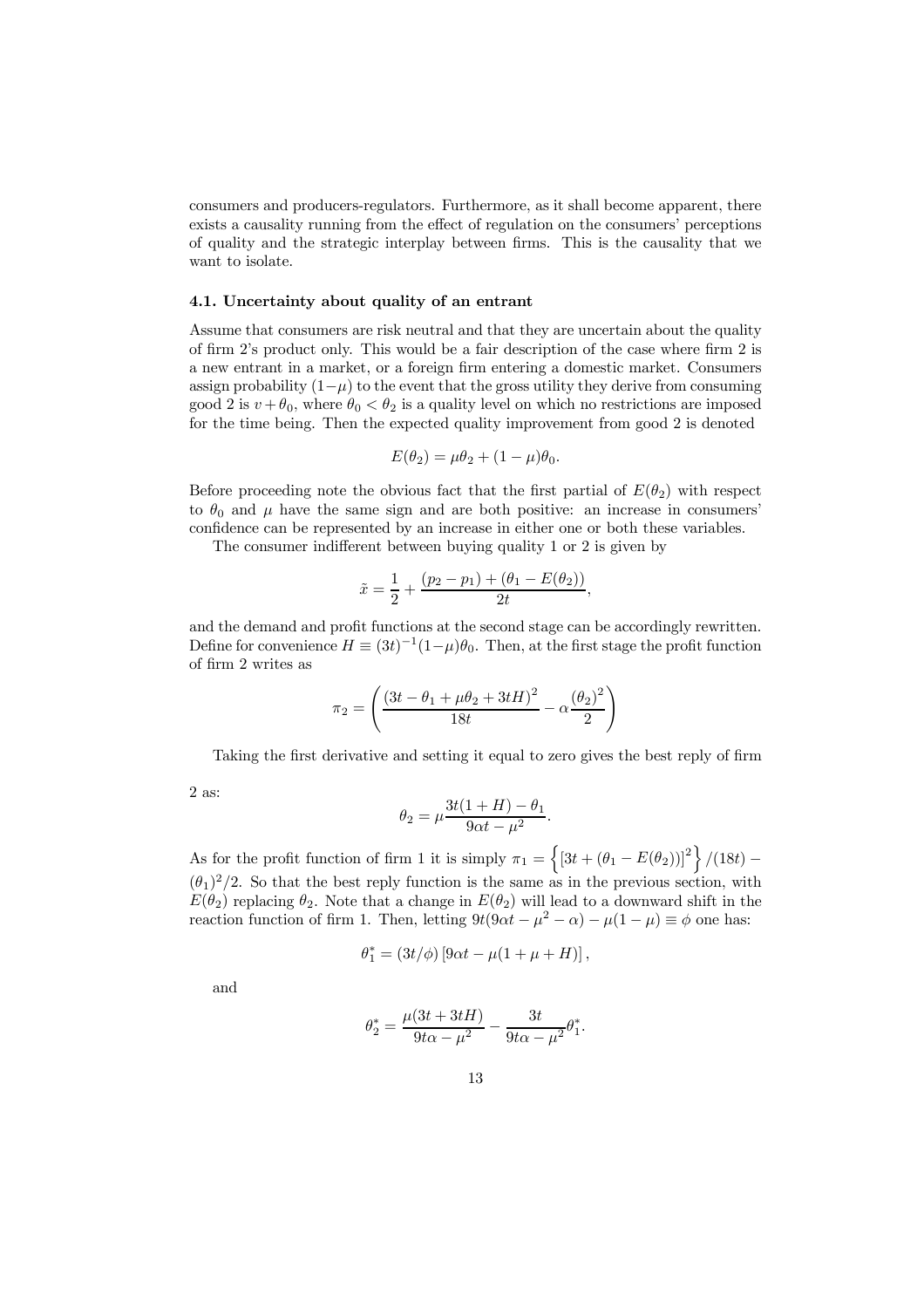To study the impact of a minimum quality standard, suppose that the government chooses a level  $\Theta$  such that  $\theta_0 < \Theta < \theta_2^*$  obtains. Then it is possible to state the following:

Proposition 1. If consumers are uncertain only about the quality of product 2 and the MQS is such that the standard is lower than the lowest quality in the unregulated equilibrium, then both equilibrium qualities are affected by the presence of regulation. In particular, the higher quality will be decreased and the lower quality increased.

**Proof:** In this simple case, if  $\Theta > \theta_0$ , the support of the distribution representing consumers' beliefs is changed from the set  $\{\theta_0, \theta_2\}$  to the set  $\{\Theta, \theta_2\}$ . To study the impact of the standard, note that the derivative of  $\theta_1^*$  with respect to H is equal to the derivative with respect to  $\theta_0$  (or  $\Theta$ ) multiplied by  $(1-\mu)/(3t)$ , and therefore both have the same sign. This derivative is:  $d\theta_1^*/dH = -(3t\mu)/\phi$ , which is easy to sign as negative given the assumption that  $t > 2/9$ . Then, since qualities are strategic substitutes, if  $\theta_1^*$  decreases with H then  $\theta_2^*$  will increase.

Both qualities are changed and in the same direction as in the case (b) with certainty analyzed above, where the standard is intermediate between the two qualities. The apparently "inncuous" standard works by modifying the consmers' perceptions of firm  $2$ 's quality. This, in turn, shifts down the best reply function of firm 1, since for any true quality chosen by the rival, the perceived quality by consmers is higher with the standard than without it. The changes in the equilibrium quality values are then obvious.

One may notice also that the same type of change can be obtained through regulations that improve the value of  $\mu$ , that can represent a measure of the level of consumers' confidence in the product.

## 4.2. Symmetric uncertainty

The case where consumers' beliefs about the quality of both firms are symmetric can be built on the results so far obtained and it reveals again the striking feature of the effect of a MQS that is lower than the equilibrium value of qualities in an unregulated set up. The direction of the cahnges in actual qualities is not uniquely determined, however, and not general, as it can be easily seen by noting that if, under symmetry of beliefs  $E(\theta_1) = \mu \theta_1 + (1 - \mu)\theta_0$  then  $E(\theta_1) - E(\theta_2) = \mu(\theta_1 - \theta_2)$ : then at the first stage of the game one has that  $\pi_2 = \left[ (3t - \mu(\theta_1 - \theta_2))^2 \right] / (18t) - (\alpha/2) (\theta_2)^2$ . This profit function, as well as that for firm 1, is independent of the lower bound of the distribution support,  $\theta_0$ , and the impact of a MQS that is lower than the unregulated qualities is nihil. However, for different distribution functions of beliefs the nonneutrality of an apparently innocuous standard is obtained again, although the effect on qualities is difficult to predict in general.

To simplify, assume that firms are cost-symmetric, namely  $\alpha = 1$ .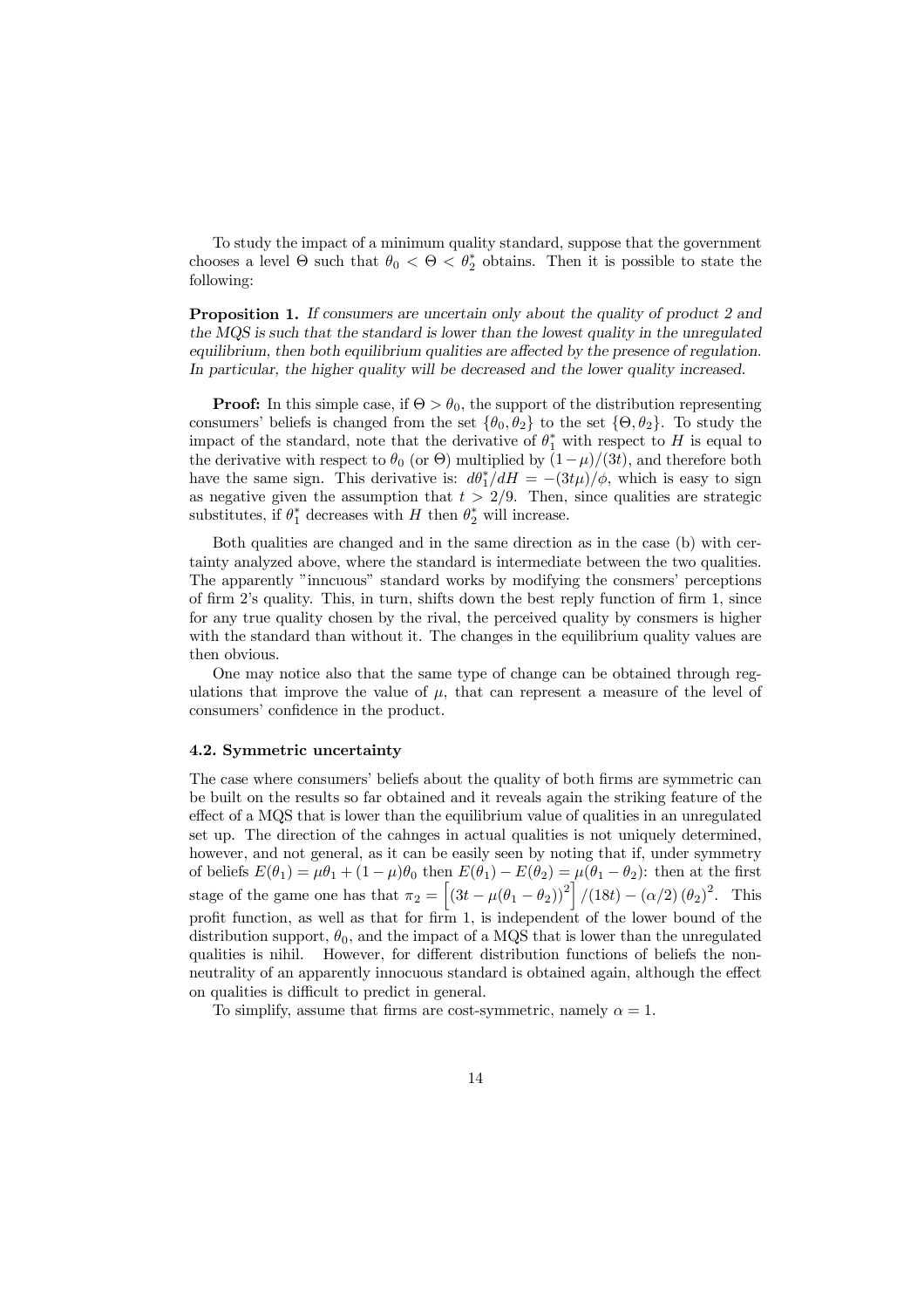In order to undestand the source of the difficulties in signing the effects of a standard, take the case where the value of  $\theta_i$  is believed to belong to the interval of values  $[h_0, t_i]$ , where  $h_0$  can be any real number and  $t_i \geq \theta_i$ , so that the interval always contains the true value for  $\theta_i$ . Then, application of a standard at a level, say,  $h > h_0$  implies that the expected value for  $\theta_i$  is modified to  $E(\theta_i | h)$  =  $\int_h^{t_i} \left( \frac{x}{1-F_i} \right)$  $1-F_i(h)$  $\int f_i(x)dx+hF_i(h)$ , where  $f_i(.)$  is the density of  $\theta_i$  over  $[h_0, t_i]$  and, as the support for the two qualities may be different, even if the distributions for the two firms have the same form they will take different values. In general, the expected value of the quality difference  $E(\theta_1) - E(\theta_2)$  depends upon the lower bound of the interval of the support for  $F(.)$ . Indeed  $\frac{d(E(\theta_1|h))}{dh}$  writes as:

$$
\frac{f_1(h)}{1 - F_1(h)} \int_h^{t_1} x f_1(x) dx + \left(\frac{1}{1 - F_1(h)}\right) \frac{d}{dh} \left(\int_h^{t_1} x f_1(x) dx\right) + F_i(h) + h f_i(h)
$$

Which is a rather complictaed expression, but it is positive. The effect of the amelioration of the consmers' beliefs on the difference  $E(\theta_1) - E(\theta_2)$  instead, cannot be signed without refernce to specific examples. Since it is this dieffernce that enters the expression for the profit functions of the two firms the effect on quilibrium qualities cannot be signed in general either. Indeed it can be either positive or negative.

It is then possible to state the following:

**Proposition 2.** If firms' costs are symmetric (namely if  $\alpha = 1$ ) and consumers' uncertainty about the two products is symmetric, a standard below the quality of both firms may lead to a change in both quality levels. The change may be an increase or a decrease.

Proof: Since  $E(\theta_1) - E(\theta_2)$  enters the profit functions of both firms and since the first derivative of  $E(\theta_1 | h) - E(\theta_2 | h)$  can take zero values only in particular cases, the best reply functions of both firms shall be affected by an increase in  $h$ .

As an example consider the case whith a discrete support for both qualities. Namely assume that  $\theta_i$  is a priori believed to take with equal probability three possible values,  $-\beta\theta_i, \theta_i, \lambda\theta_i$ , with  $\beta > 0$ ,  $\lambda > 1$  (the improvement may be negative in the eyes of consmers).

Then, suppose the standard is such that  $h = 0$ , or that the regulation prevents selling a quality with negative  $\theta_i$ . The expected quality without a sandard for firm i is  $(1/3)(1+\lambda-\beta)\theta_i$  while with the sandard the quality is expected to be  $(1/3)(1+\lambda)\theta_i$ . Letting  $z^u = (1/3)(1+\lambda-\beta)$  and  $z(h) = (1/3)(1+\lambda)$  one has that  $E(\theta_1|\mu) - E(\theta_2|\mu)$ reduces to the expressison  $z(h)(\theta_1 - \theta_2)$ . One can then calculate the equilibrium qualities as

$$
\theta^*(z) = 3tz \left( \frac{9t - z - z^2}{z^4 - 18z^2t + 81t^2 - z^3} \right)
$$

and check, for instance for the case  $\lambda = \beta = 4/3$ , then when  $z = z(h)$  the equilibrium qualities are higher with the standard than they are for  $z = z^u$ .

The proposition shows that under asymmetric information the imposition of an innocuous standard may not be innocuous indeed. Similarly, eliminating an MQS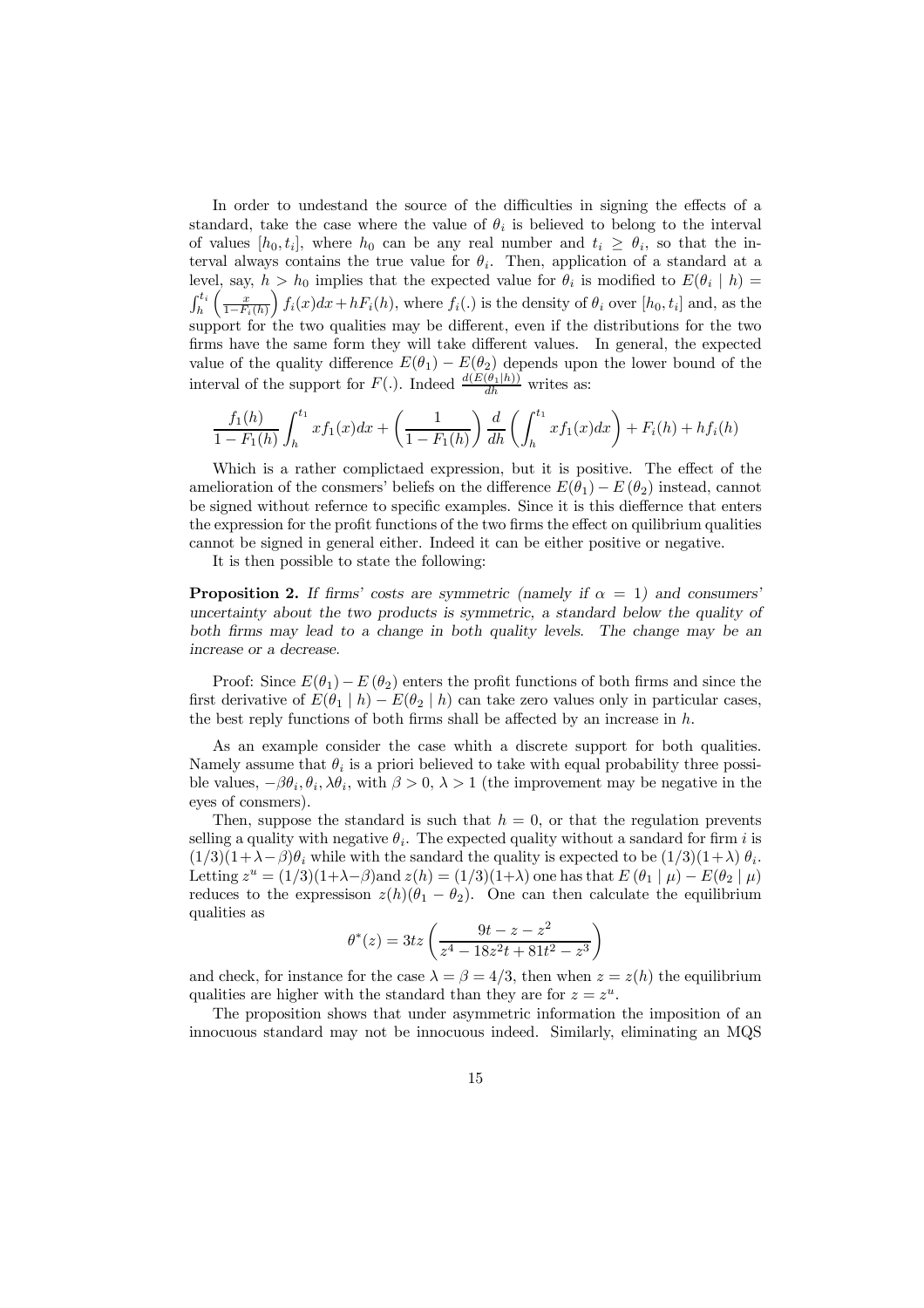policy because firms have been complying with it may not be innocuous either, as consumers expectations may change and equilibrium qualities also.

# 5. Conclusion and discussion

The theoretical underpinning of policy intervention on product quality through quality standards seems, to date, to be rather weak. Spence (1975) had already shown that a monopoly can produce a quality level that can be lower or higher than the socially optimal level. according to this result, without knowledge of the way in which the demand function is a¤ected by quality improvements it is impossible to determine if a minimum quality standard is desirable or not in case of a monopoly. In the case of oligopolistic rivalry, the determination of equilibrium qualities is first studied in the pure vertical differentiation model of Gabszewicz and Thisse (1979) that obtains the result that one of the two firms in a duopoly always selects the lowest possible quality. Whether this result is believed to be special or general, it raises the problem, again, of regulatory intervention. The results by Ronnen (1991) have been discussed in the Introduction above. The possibility of welfare improvements and therefore of a justification for imposition of MQS is the main achievement for practical purposes of that paper. However, MQS can have adverse effect on firms' profits and, therefore, on total welfare (as also Scarpa (1998) has also pointed out for a market with three firms). In the present paper, abandoning the hypothesis that the products are differentiated only in the vertical dimension and allowing for both, vertical and horizontal differentiation, I have shown that under perfect information the imposition of an MQS can lead to welfare gain or to losses for consumers, for firms, and for the industry as well. Again, therefore, the application of an MQS is difficult to justify in general in context of this kind.

It seems worthwhile noting at this point how, so far, the discussion on MQS policy in oligopoly has been cast in terms of models with perfect information. However, as casual observation reveals, the political debate moves upon the hypothesis that some market failure may occur, either due to imperfect information or due to external effects like, for instance, polluting emissions. I have not considered here the existence of externalities, but I have introduced imperfect information. I have shown how that, when consumers are less informed than firms and the regulator about the products' qualities, the imposition of an MQS can push firms to increase their quality levels. This is true even for MQS that set standards below both the quality levels at an unregulated equilibrium. Rather surprisingly, innocuous standards turn out to be not innocuous indeed. The basic intuition is easily gained in the case where consumers are uncertain only about the quality level of one firm, like in the case of a new entrant. There, the imposition of an MQS cuts the lower tail of the support for the distribution representing consumers' expectations about this quality level. The result is that the expected quality of the entrant is, for any level of quality actually chosen, higher with the MQS than without it. This changes the equilibrium quality of the firm that is not subject to uncertainty as well. In this case, again, the level of the high quality is lowered and that of the low quality raised at equilibrium when a standard is imposed. The welfare consequences for this case, therefore, replicate those of the case under